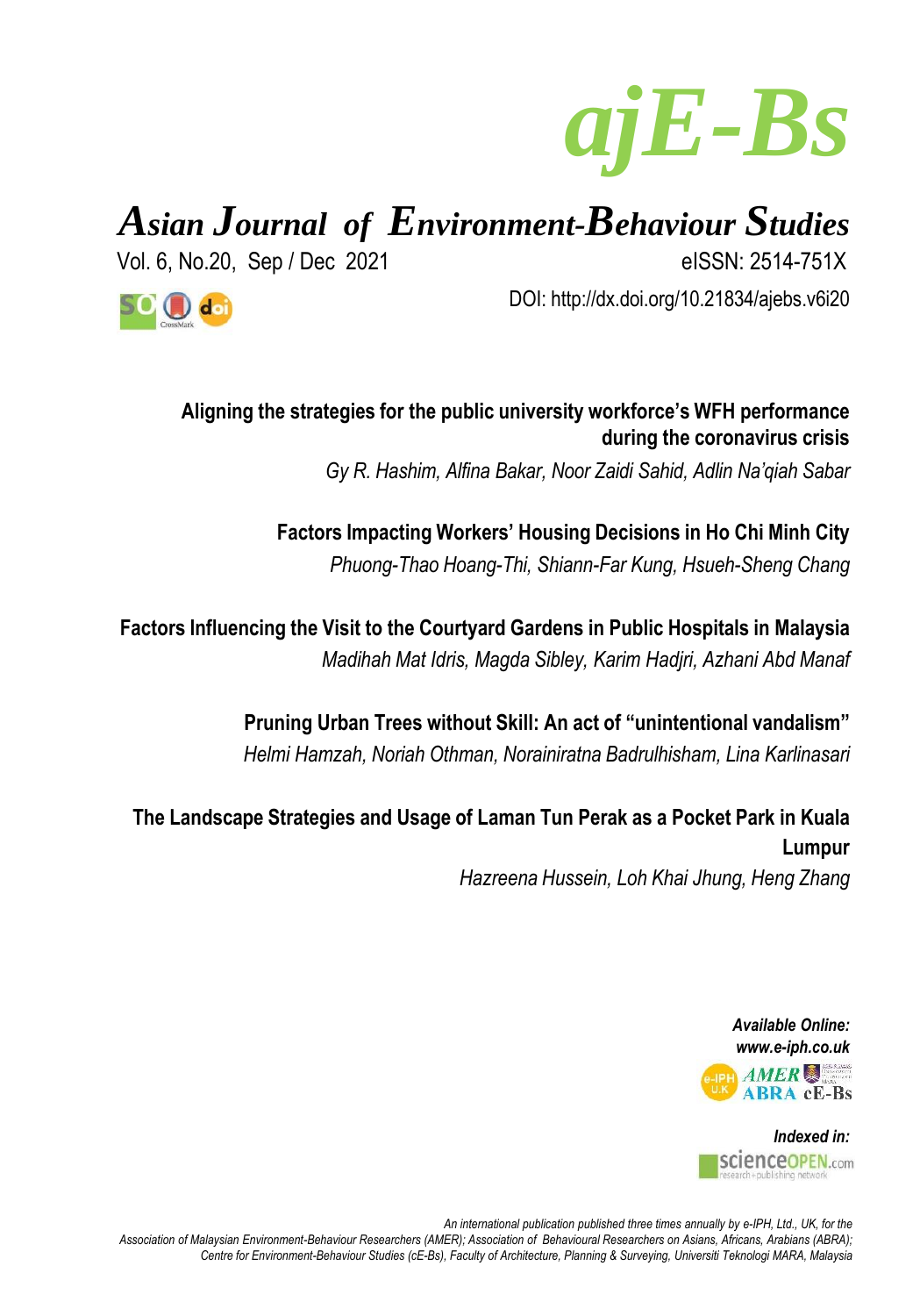eISSN: 2514-751X © 2021. The Authors. Published for AMER ABRA cE-Bs by e-International Publishing House, Ltd.,U.K. This is an open access publication under the CC BYNC-ND licens[e \(http://creativecommons.org/licenses/by-nc-](http://creativecommons.org/licenses/by-nc-nd/4.0/)) [nd/4.0/\). P](http://creativecommons.org/licenses/by-nc-nd/4.0/))eer–review under responsibility of AMER (Association of Malaysian Environment-Behaviour Researchers), ABRA (Association of Behavioural Researchers on Asians/Africans/Arabians) and cE-Bs (Centre for Environment-Behaviour Studies), Faculty of Architecture, Planning & Surveying, Universiti Teknologi MARA, Malaysia. Cataloguing-in Publication Data Asian Journal of Environment- Behaviour Studies (ajE-Bs), 6(20), Sep/Dec 2021 Editor: Mohamed Yusoff Abbas 1. Human Behaviour Studies - Asia Pacific Area--Journal. 2. Environmental Psychology - Asia Pacific Area--Journal. I. Mohamed Yusoff Abbas II. Title Cover design: emAs

Typeface: Ariel Narrow, Times New Roman, Typesize : 8 / 9 / 10 / 12 / 16

Published by e-IPH Ltd., UK@ **e-International Publishing House, Limited** (Registration No: 10062603, for England & Wales) 18, Westpoint, 58, West Street, S1 4EZ, Sheffield, United Kingdom Tel: 0044 7446 100896 E-mail: [admin@e-iph.co.uk](mailto:admin@e-iph.co.uk) Web: http[s://www.eiph.co.uk](http://www.e-iph.co.uk/)

eISSN: 2514-751X https://doi.org/10.21834/ajebs.v6i20 Publication Date: 31 Dec 2021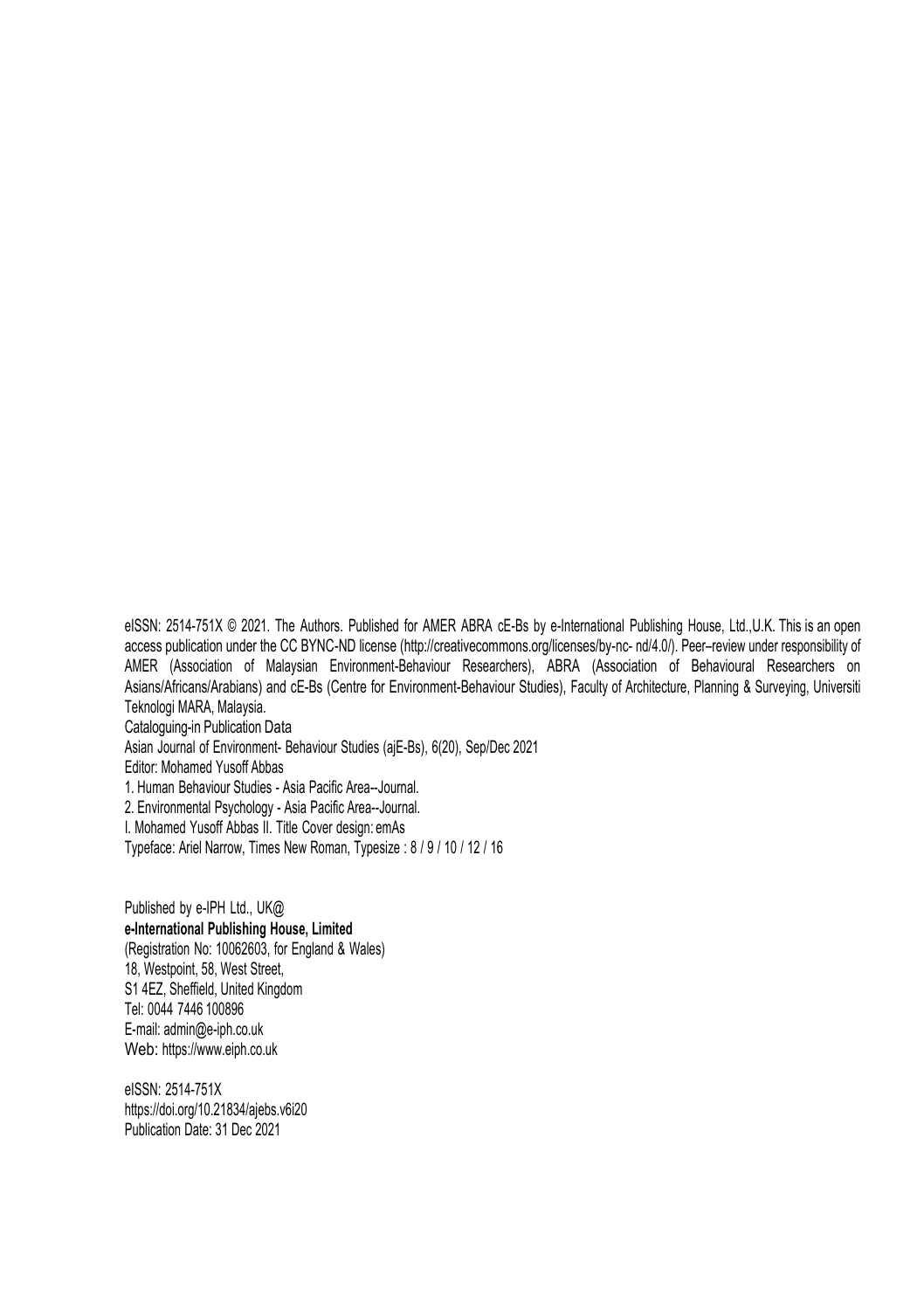*Asian Journal of Environment-Behaviour Studies (ajE-Bs), 6(20) Sep / Dec 2021*

#### **Disclaimer:**

Any opinion expressed in the articles are those of the authors and do not reflect that of the Association of MalaysianEnvironment-Behaviour Researchers (AMER), the Association of Behavioural Researchers on Asians/Africans/Arabians (ABRA), and the Centre for Environment-Behaviour Studies (cE-Bs), Faculty of Architecture, Planning & Surveying, Universiti Teknologi MARA, Malaysia.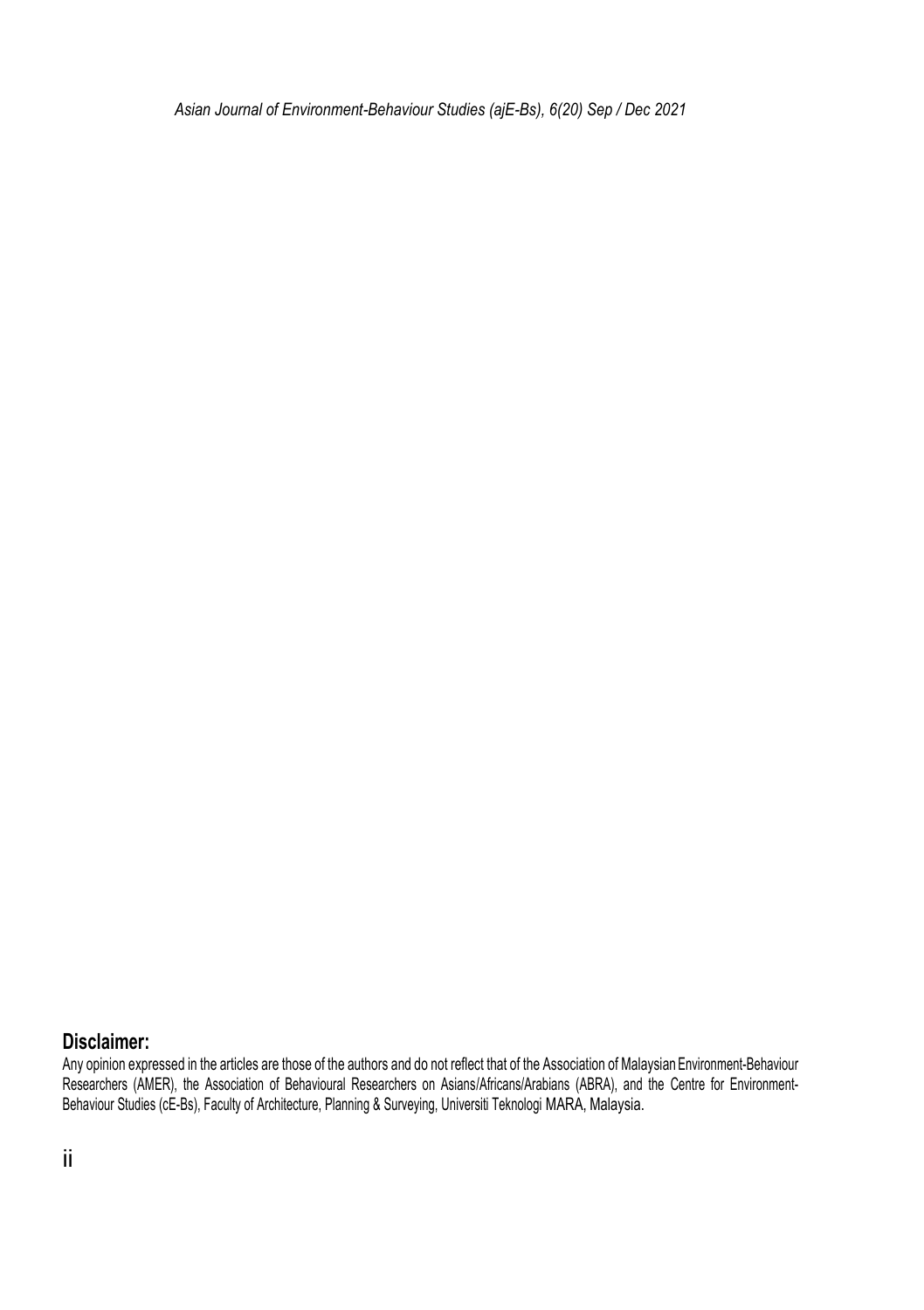## **About**

## **Focus and Scope**

The *Asian Journal of Environment- Behaviour Studies* **(ajE-Bs),** publishes double-blind peer- review, original multi-disciplinary social science research articles on the relationship between the built environment and human behavior affecting the Asian communities living in both the Asian and non-Asian countries.

## **Open Access Policy**

The *ajE-Bs* is an international multidisciplinary Open Access Journal which adheres to the BOAI definition of open access: that users have the right to 'read, download, copy, distribute, print,search, or link to the full texts of these articles'.

## **Peer Review Process**

Articles to be published are double-blind peer-reviewed within three weeks by the Editorial Board Members. The assessments are based on seven criteria as follows: -

- 1. Topic Relevancy; Research background; Clarity of Aim and Objectives.
- 2. Literature Review Relation of research to previous studies; Issues derived from most up-to- date literature.
- 3. Methodology Detailed clear description; Procedures justified; Limitations acknowledged.
- 4. Findings Clearly described; Relevant findings highlighted.
- 5. Analysis & Discussion- Relevant findings discussed in relation to theories /issues/objectives/ literature; Considerations of implications beyond the confines of the research.
- 6. Conclusions & Recommendations Retrospective evaluation of research & Contributions;

7. Recommendations for improving the situation; Identification of new directions for further research

Overall - Standard of English Language (Score to be above 90%) and Similarity Index (Plagiarism) to be less than 30%, based on [Grammarly; C](https://www.grammarly.com/)larity of illustrations; APA style of referencing.

## **Responsibility of Peer Review**

The double-blind peer–review process is under the responsibility of AMER (Association of Malaysian Environment-Behaviour Researchers), ABRA (Association of Behavioural Researchers on Asians) and cE-Bs (Centre for Environment-Behaviour Studies), Faculty of Architecture, Planning & Surveying, Universiti Teknologi MARA, Malaysia.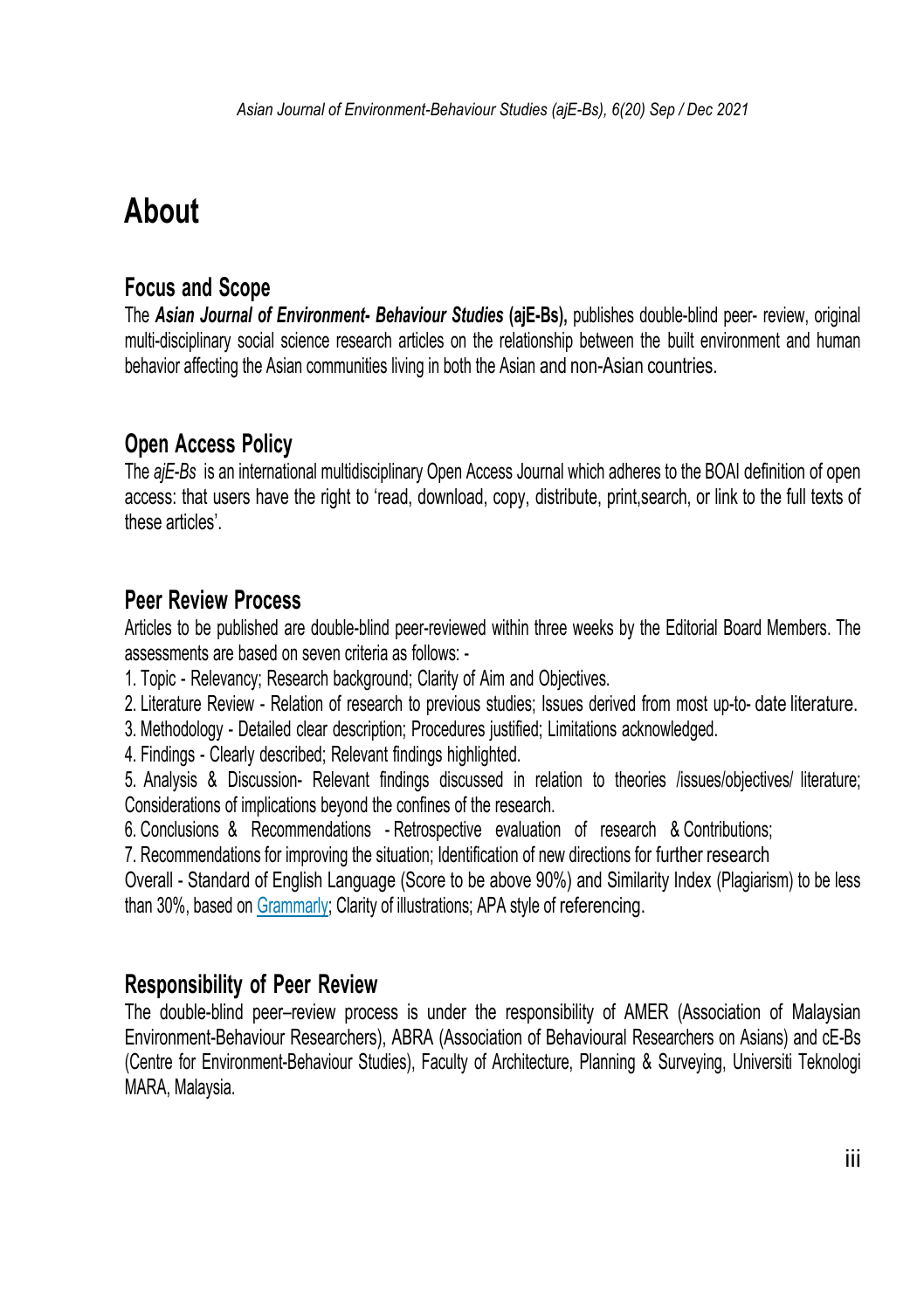## **Publication Frequency**

Beginning 2019 the *ajE-Bs* is published three times a year (Jan/Apr, May/Aug, Sep/Dec) excluding Special Issues.

## **Copyright & Creative Commons Licence**

eISSN: 2514-751X © Year. The Authors. Published for AMER ABRA by e-International Publishing House, Ltd., UK. This is an open access article under the CC BY-NC-ND license [\(http://creativecommons.org/licenses/by-nc](http://creativecommons.org/licenses/by-nc-nd/4.0/))[nd/4.0/\). T](http://creativecommons.org/licenses/by-nc-nd/4.0/))he authors hold the copyright without restrictions and also retain publishing rights without restrictions.

## **Journal History**

The maiden issue was published on Dec 2016

## **Indexing**

The *ajE-Bs* is currently indexed in the **ScienceOpen**.

## **Sponsors**

This *ajE-Bs* is sponsored by the Association of Malaysian Environment-Behaviour Reseachers (AMER).

## **Further Information**

For more information about publication ethics, guidelines, copyright, article submission, archived and current issues, please visit *[ajE-Bs](https://aje-bs.e-iph.co.uk/index.php/ajE-Bs/issue/archive)*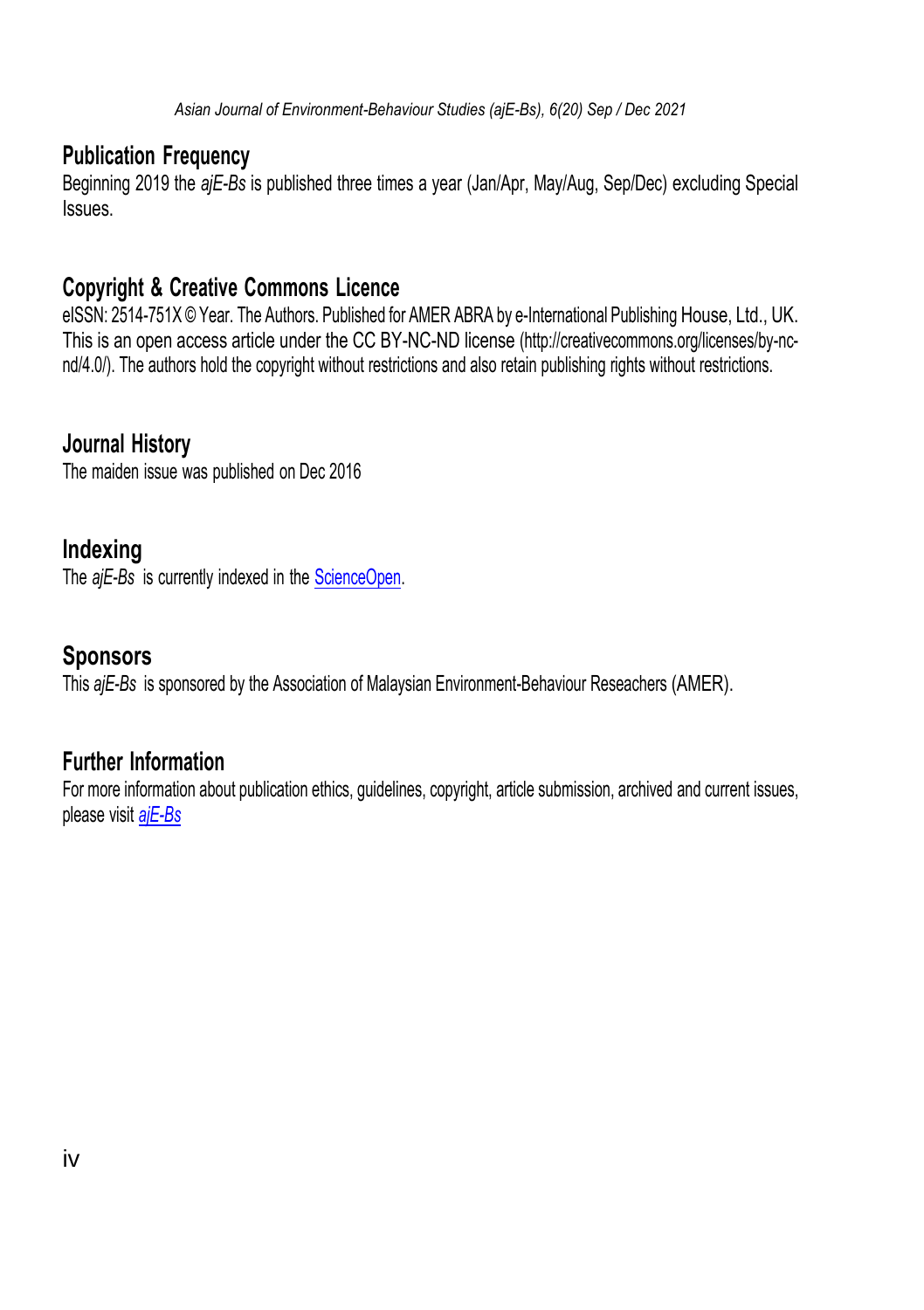## **Editorial Team**

### **EDITOR-IN-CHIEF Prof. Dr. Mohamed Yusoff Abbas**

Association of Malaysian Environment-Behaviour Researchers (AMER). Association of Behavioural Researchers on Asians / Africans / Arabians (ABRA). Centre for Environment-Behaviour Studies (cE-Bs), Faculty of Architecture, Planning & Surveying, Universiti Teknologi MARA, Malaysia. *myusoff801@uitm.edu.my*

### **EDITORIAL (Advisory & Review) BOARD**

#### **Prof. Dr. Babatunde Emmanuel Jaiyeoba**

Head, Department of Architecture, Faculty of Environmental Design and Management, Obafemi Awolowo University, Ile-Ife, Nigeria tundejaiyeoba@yahoo.co.uk

#### **Dr Caterina Villani**

Postdoctoral researcher, Department of Architecture and Civil Engineering. City University of Hong Kong, Hong Kong, China cvillani2-c@my.cityu.edu.hk

#### **Assoc. Prof., Dr. Cigdem Canbay Turkyilmaz**

Department of Architecture, Faculty of Architecture, Yildiz Technical University, Istanbul, **Turkey** cigdemcanbay@gmail.com

#### **Asst. Prof., Dr. Emrah Turkyilmaz**

Istanbul Kultur University, Turkey e.turkyilmaz@iku.edu.tr

#### **Prof. Ing., Dr. Heng Zhang**

Institute of Environmental and Behavioral Studies (IEBS), Department of Architecture, National Cheng Kung University, Tainan, Taiwan *heng7970@gmail.com*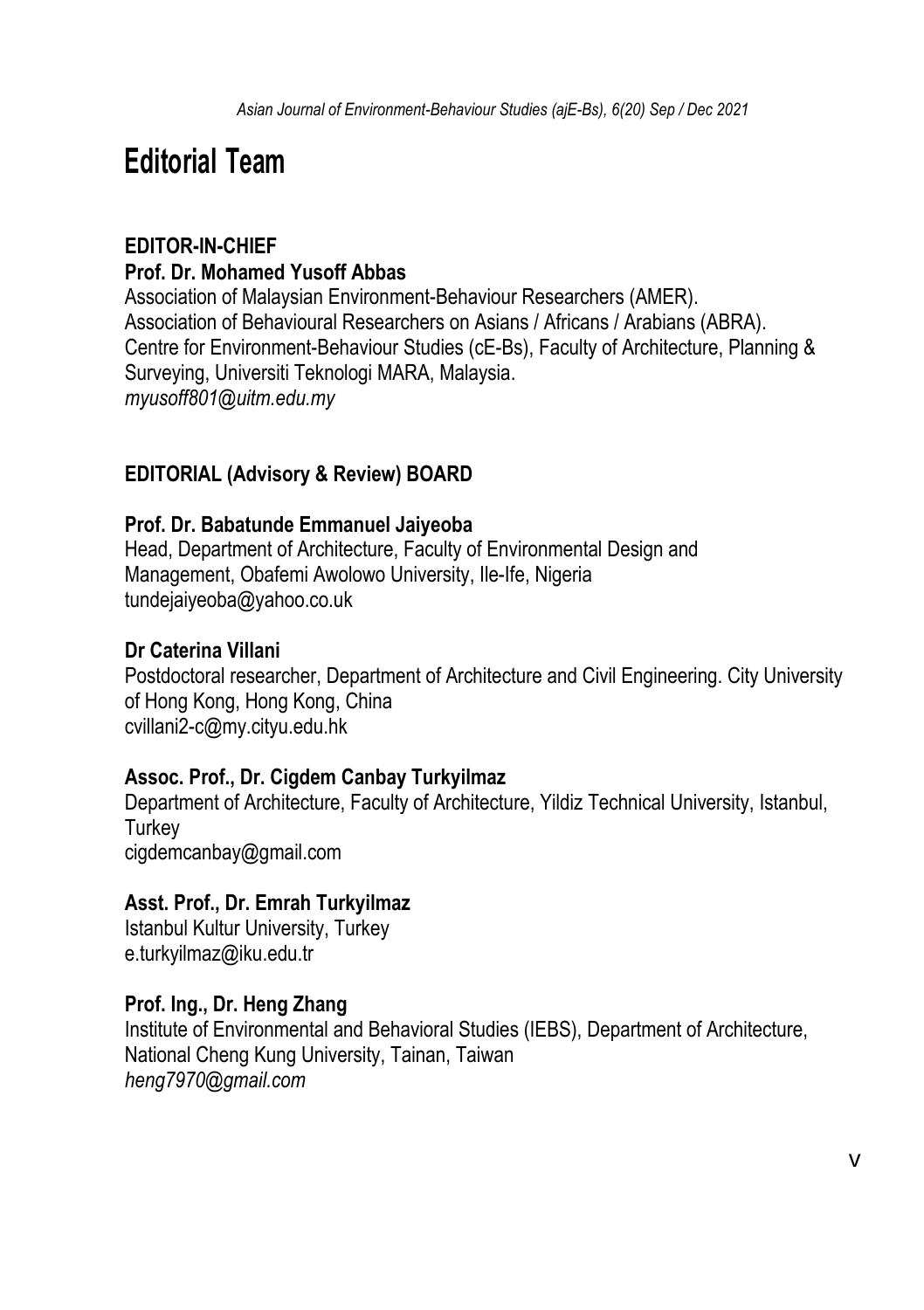*Asian Journal of Environment-Behaviour Studies (ajE-Bs), 6(20) Sep / Dec 2021*

#### **Prof. Dr. Ing. Ir. Himasari Hanan, MAE**

Institut Teknologi Bandung, Bandung, Indonesia himahanan@gmail.com

#### **Prof. Dr. Iwan Sudradjat**

Department of Architecture, School of Architecture, Planning, and Policy Development, Institut Teknologi Bandung, Bandung, Indonesia iwansudr@gmail.com

#### **Assoc. Prof., Dr. Karuna Raksawin**

Faculty of Architecture, Chiang Mai University, Thailand k.raksawin@gmail.com

#### **Assoc. Prof., Dr. Lobna Abdel Aziz Ahmed**

Vice-Dean of College of Architectural Engineering and Digital Design (CADD), Dar Al Uloom University, Riyadh, Saudi Arabia Arch.Lobna@gmail.com

#### **Prof. Dr. Masran Saruwono**

Centre of Studies, Architecture, Faculty of Architecture, Planning & Surveying, Universiti Teknologi MARA, Malaysia masran697@uitm.edu.my

#### **Assoc. Prof. Dr. Mohammad Arif Kamal**

Architecture Section, Aligarh Muslim University, India architectarif@gmail.com

#### **Assoc. Prof., Dr. Nurlisa Ginting**

Department of Architecture, Universiti Sumatera Utara, Medan, Indonesia nurlisa.ginting@gmail.com

#### **Ar. Puteri Mayang Bahjah Zaharin**

Centre of Studies, Architecture, Faculty of Architecture, Planning & Surveying, Universiti Teknologi MARA, Puncak Alam, Malaysia bahjah@uitm.edu.my

#### **Assoc. Prof., Dr. R. Siti Rukayah**

Diponegoro University, Semarang, Indonesia tututrsiti@yahoo.com

vi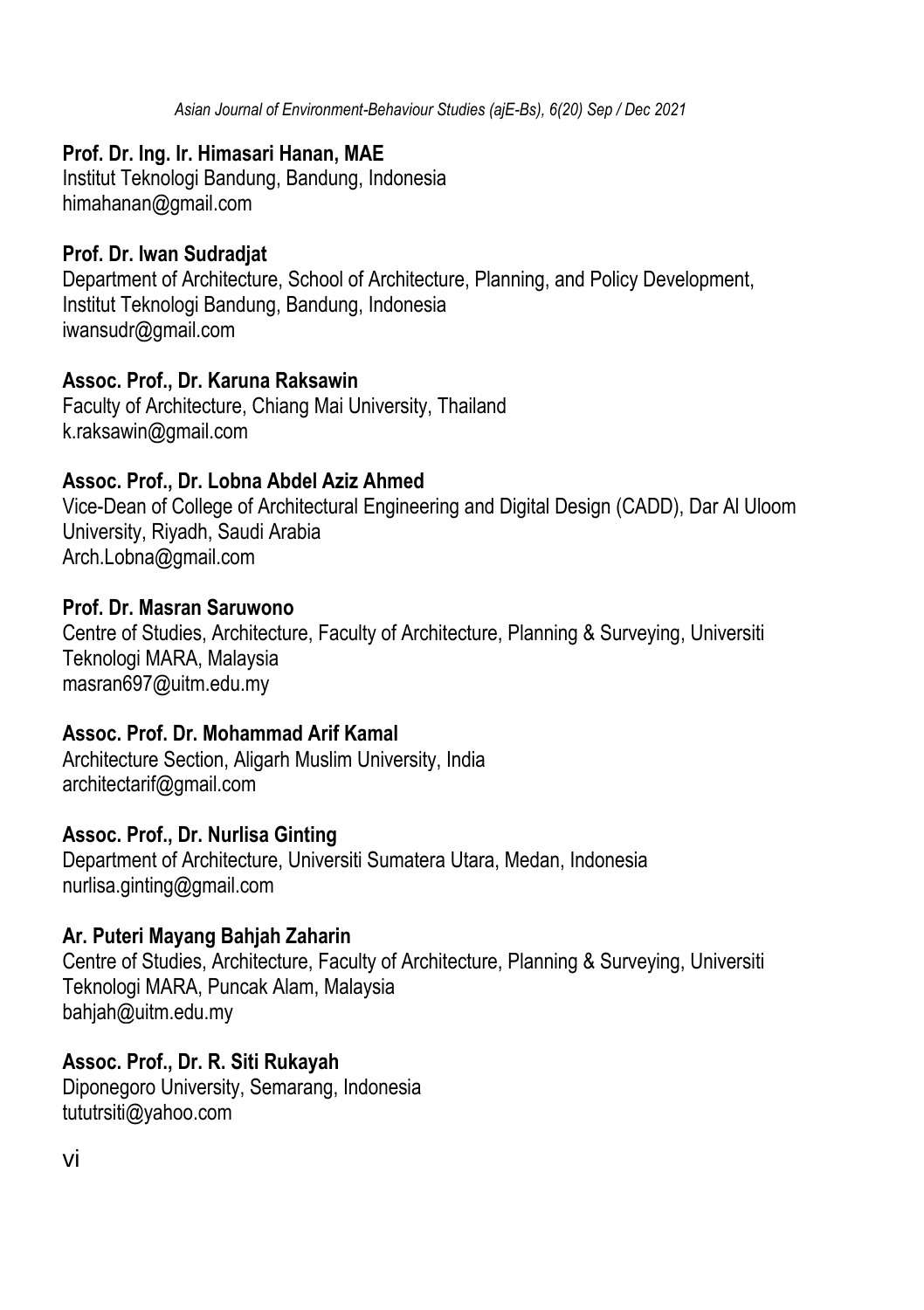*Asian Journal of Environment-Behaviour Studies (ajE-Bs), 6(20) Sep / Dec 2021*

#### **Prof., Arct., Dr. Ranjith Dayaratne**

Department of Architecture and Interior Design, University of Bahrain, Bahrain ranjith.dayaratne@gmail.com

### **Asst. Prof., Dr. Supagtra Suthasupa**

Silpakorn University, Bangkok, Thailand *supakoy@yahoo.com*